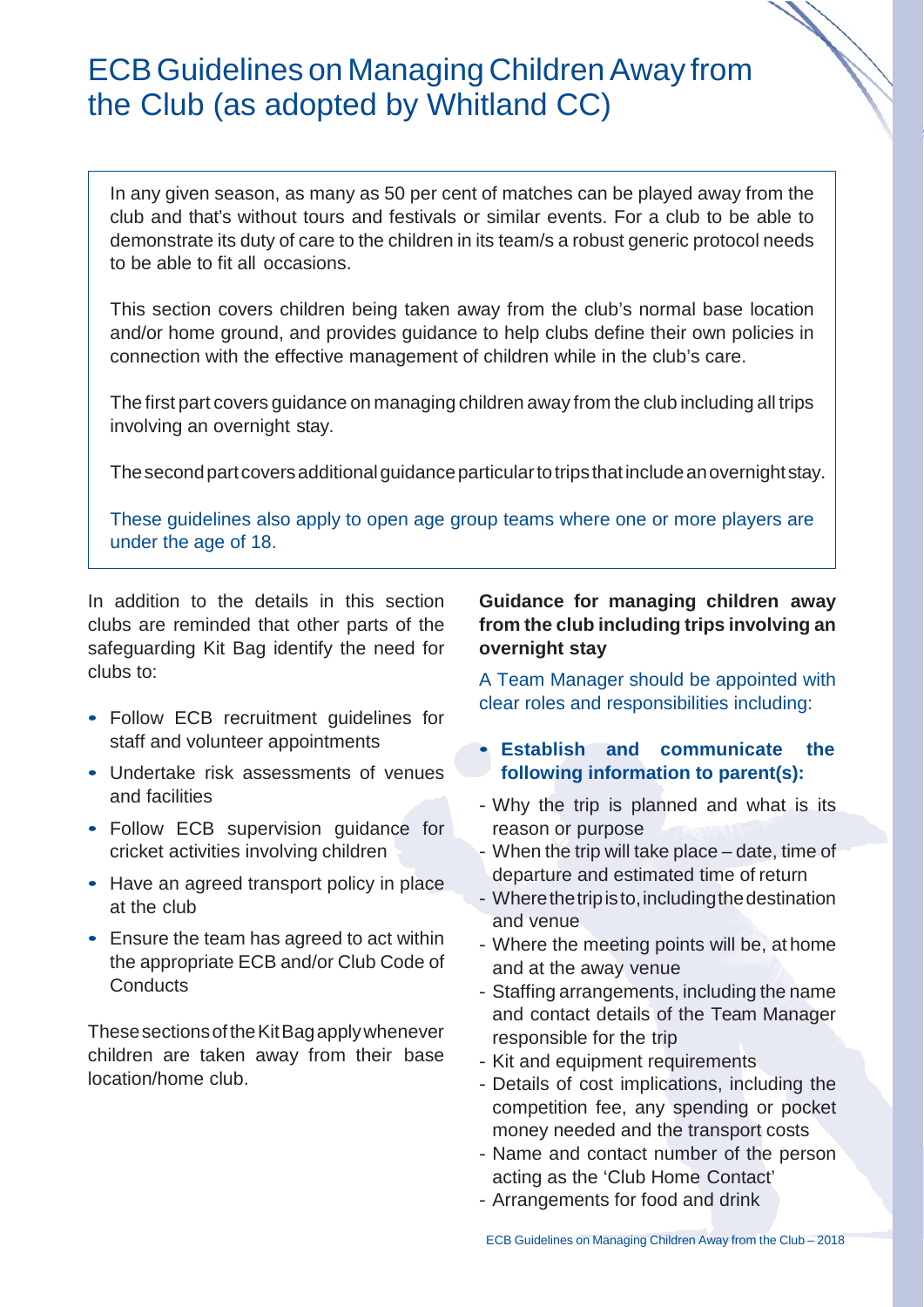• **Be in possession of a written copy of relevant emergency contact details and any medical information for all children taking part**

Determine appropriate staffing and staff training arrangements

- Wherever possible, a club should appoint a Head Coach and Team (tour) Manager, with the Head Coach and coaches taking responsibility for training and competition management of the team and the Tour Manager (and any other staff) taking responsibility for any other necessary support roles, such as chaperones
- All members of staff need to have a clear knowledge of their role and responsibility for the team
- All staff must go through an induction programme ensuring they understand the ECB "Safe Hands Policy"
- **Ensure there is a 'Club Home Contact' – a member of the club who is not travelling away, who will act as a contact point in an emergency. Ensure the Club Home Contact is provided with the following information to enable them to fulfil their role should they need to:**
- Names of players and staff on the trip
- Emergency contact names and phone numbers for each of the above
- Details of any medical or physical needs these persons may have
- Contact numbers for staff which can be used while the staff are on the trip
- Telephone numbers for the local police to the home club

The Club Home Contact should be a member of the club who has been appropriately vetted.

# **Additional guidance for trips including an overnight stay**

Listed below is additional information the appointed TeamManager needs to act upon.

#### **Detailed trip planning takes place including the need to:**

- Identify suitable venues and facilities for both the cricket and accommodation
- If possible, ensure a visit to the tour facilities and venues is made before the trip, to enable an effective risk assessment to take place. (If this is not possible, a risk assessment should be sought from the tour operator or facilities management in advance of the trip)
- Conduct a risk assessment
- Sufficient planning is key to incident prevention. Conducting a risk assessment is an essential part of planning anytrip
- Children must not be placed in situations which expose them to an unacceptable level of risk
- Analyse insurance cover required
- Clubs are advised to check their insurance policiesforclarificationof coverformatches away from their home club especially in relation to the supervision of children

When planning a trip it is important to allow sufficient time for all requirements to be completed.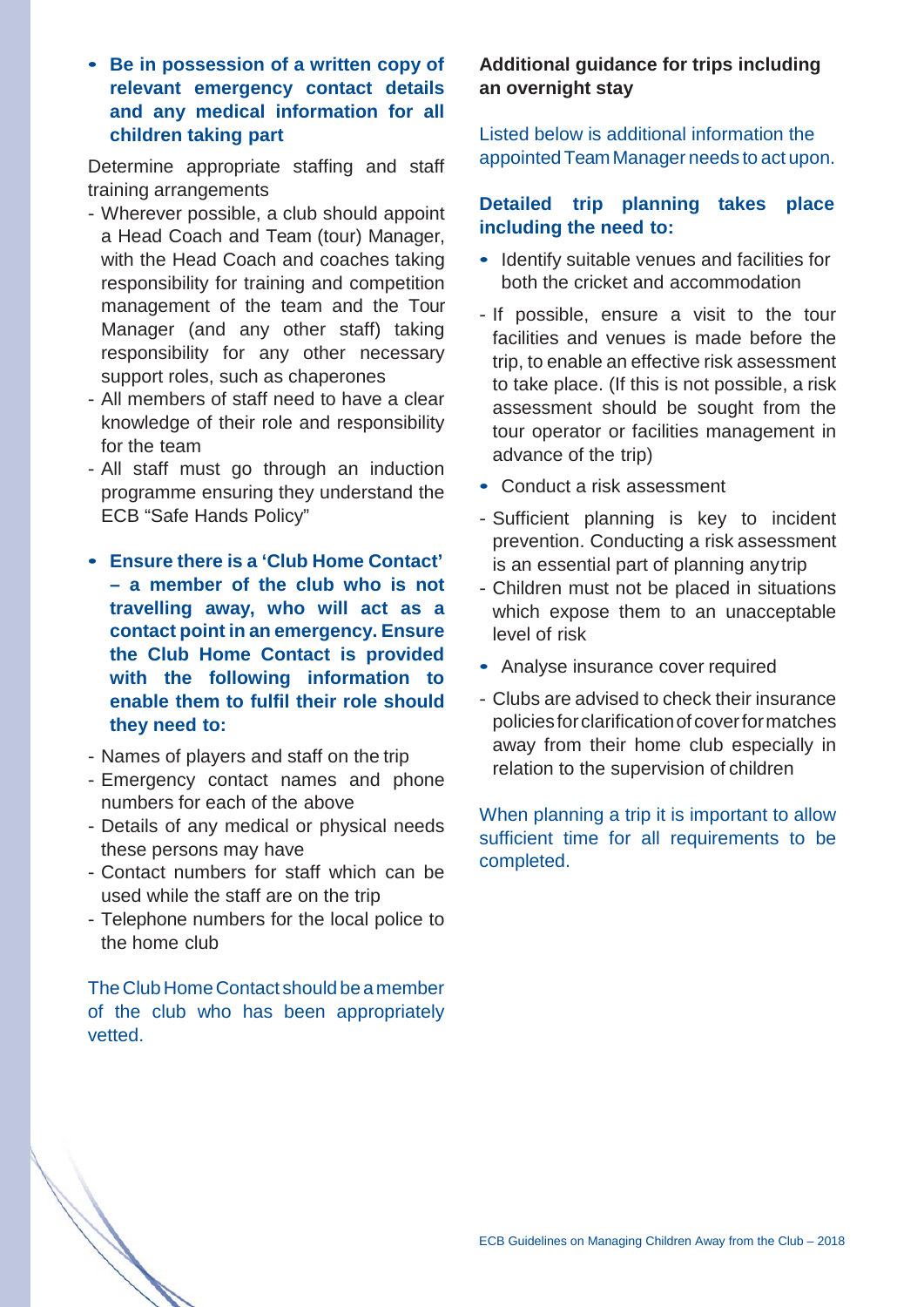#### **Staff at the chosen accommodation must be contacted in advance to:**

- Ensure all accommodation is clean and has access to sufficient toilet and bathing facilities
- Confirm that:
- Players will not share a bed
- Male and female players will not share a room
- Staff do not share a room with players
- Players of vastly differing ages donot share a room
- Establish if rooms are equipped with satellite TV, and whether inappropriate programmes may be available. (It may be possible to arrange for these programmes to be disconnected)
- Check the accommodation policy for extras on bills, breakages and lost keys
- Ensure the needs of players with disabilities are met. For wheelchair users, it is important to check access to the buildings, bedrooms and bathroom **facilities**
- Check where the staff accommodation will be and ensure players know which rooms staff are in and how to contact them if necessary
- Where possible, ensure rooms are not scattered around the hotel on different floors but grouped together
- Discuss the club's code of conduct and discipline policy
- Ensure all dietary requirements are catered for

**A meeting is arranged with the parents and players to provide details of the trip. The following additional information must be communicated to parents in writing:**

- An itinerary giving as much detail as possible
- The duration of the trip
- Details of accommodation with address and contact number
- Names of all cricket staff
- Codes of conduct for staff and players
- Emergency procedures and telephone contacts
- Child safeguarding procedures
- Details of insurance
- Date for paying deposit
- Details of transport

# **The following written and signed information from parents/guardians/ carers must be obtained**

- Signed consent form accepting the code of conduct and detailing:
- Any specific medical information such as allergies and current medication
- Special dietary requirements
- Consent for emergency medical treatment
- Agreement to pay the fee
- Confirmation that contact details have not changed